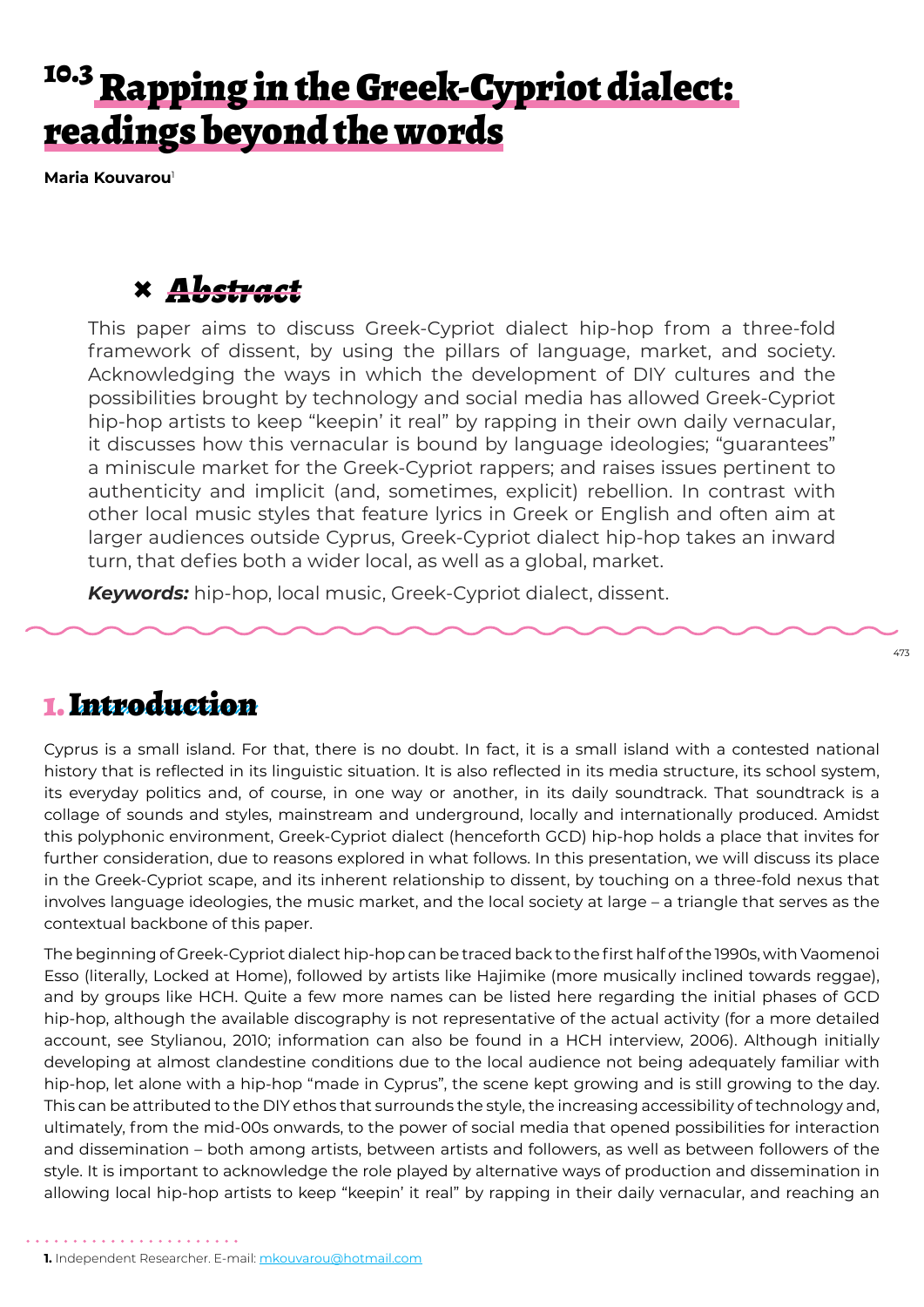audience, too. Currently, a Facebook page named HIP HOP Cyprus counts 2400 members (Hip Hop Cyprus). More recently, a parallel Facebook group was created, that is dedicated to rap and hip hop and has a more politically oriented character. In the group description we read:

*\*This group is created in an Antifascist spirit and the Admins are responsible to keep this character. Our goal is, in these hard and confused times, to preserve the timeless socio-political values of Hip Hop that were laid down during its birth and during its evolution. Peace, Love and Unity. Simple words, but with such deep meanings, that we seem to forget in the new 20's ... Our goal is to develop an organic education and relationship around this kind of music we love and we represent ... (*Ραππόσπιτο *- Rap Evi - Rap Home).* 

Looking more closely on the way the representatives of the genre make use of social media and alternative spaces of communication, promotion and dissemination is significant because, despite its seeming longevity in the island, GCD hip-hop is a music scene that remains underground. One of the main arguments made in this paper is that this underground position is unlikely to change (at least in the foreseeable future) due to linguistic, market, and societal standards that exist in the Republic of Cyprus (henceforth RoC), that render its "mainstream-ization" process impossible. The fact that GCD hip-hop has a "by definition" underground status corroborates to its consideration as a music style with inherently resistant qualities, even though its "contained" resistance is not always actively expressed. Indeed, not all GCD hip-hop songs deal with issues pertaining to politics or social critique, but by their mere existence, they do *enact* resistance in terms of the three pillars discussed here. We shall now turn to a more detailed consideration of the reasons why this is the case, starting with the issue of language use.

## 2. Frameworks of resistance

### **2.1 Challenging the language ideologies**

 $_{\rm 474}$  In its history that spans many centuries, Cyprus has been under a long string of colonizers including Phoenicians, Egyptians, Persians, Macedonians, Romans, Frankish, Venetians, Ottoman, and British. Not long after 1960, when the island was proclaimed an independent country for the first time in long centuries, Cyprus experienced a Greek military coup against President Makarios III that led to events that culminated to its geographical division by the Turkish Invasion. The invasion "finalized" the geographical separation of the island's two major populations, the Greek speaking (78%) and the Turkish speaking (18%) Cypriots (Tsiplakou, 2006), that had already begun in the 1960s due to inter-ethnic strife.

The interconnection of language with the historical and political situation of the island, along with the language ideologies that surround it, has been discussed widely from various perspectives (Papadakis, 2003, 2003b; Tsiplakou, 2006; Pavlou, 2006; Papapavlou & Sophocleous, 2009; Georgiou, 2010, 2011; Hadjioannou et *al.*, 2011 etc.). It is a relationship complex, not only due to the population separation, but also due to the relationship of each major population with the other, as well as the affinity of each to a 'mother land', namely Greece and Turkey. To lay the foundational framework for the discussion here, it is important to note that, by constitution, the official languages of the island are Greek and Turkish. However, after the ensued geographical separation, Turkish has only been rarely present in RoC.

Furthermore, it is significant to emphasize that, whereas the official language used in formal outlets, written communication, and the education system is Standard Modern Greek (henceforth SMG), the language of everyday life is almost exclusively GCD. The main paradox that arises is that, while GCD is the language used in the everyday life of the people, it is considered inappropriate for dealing with serious matters, fact that often leads to identity crises and embarrassment of one's everyday linguistic medium. For this reason, children in RoC learn from an early age to code-switch according to the social context they are found in, that makes one idiom more appropriate than the other (Papapavlou & Sophocleous, 2009).

Placing this tension within the cultural context, Stylianou states that "[…] the fact that its [Cyprus'] people oscillate between identification with the dialect and feeling embarrassed about it has had a stultifying effect not only on the arts in Cyprus but also on popular culture and indeed on Cypriot identity itself" (2010, p. 207). Being a heavily word reliant art form, and, not least one that is associated with truth and the representation of the local experience, rapping presents itself as a most appropriate vehicle to explore this situation. Its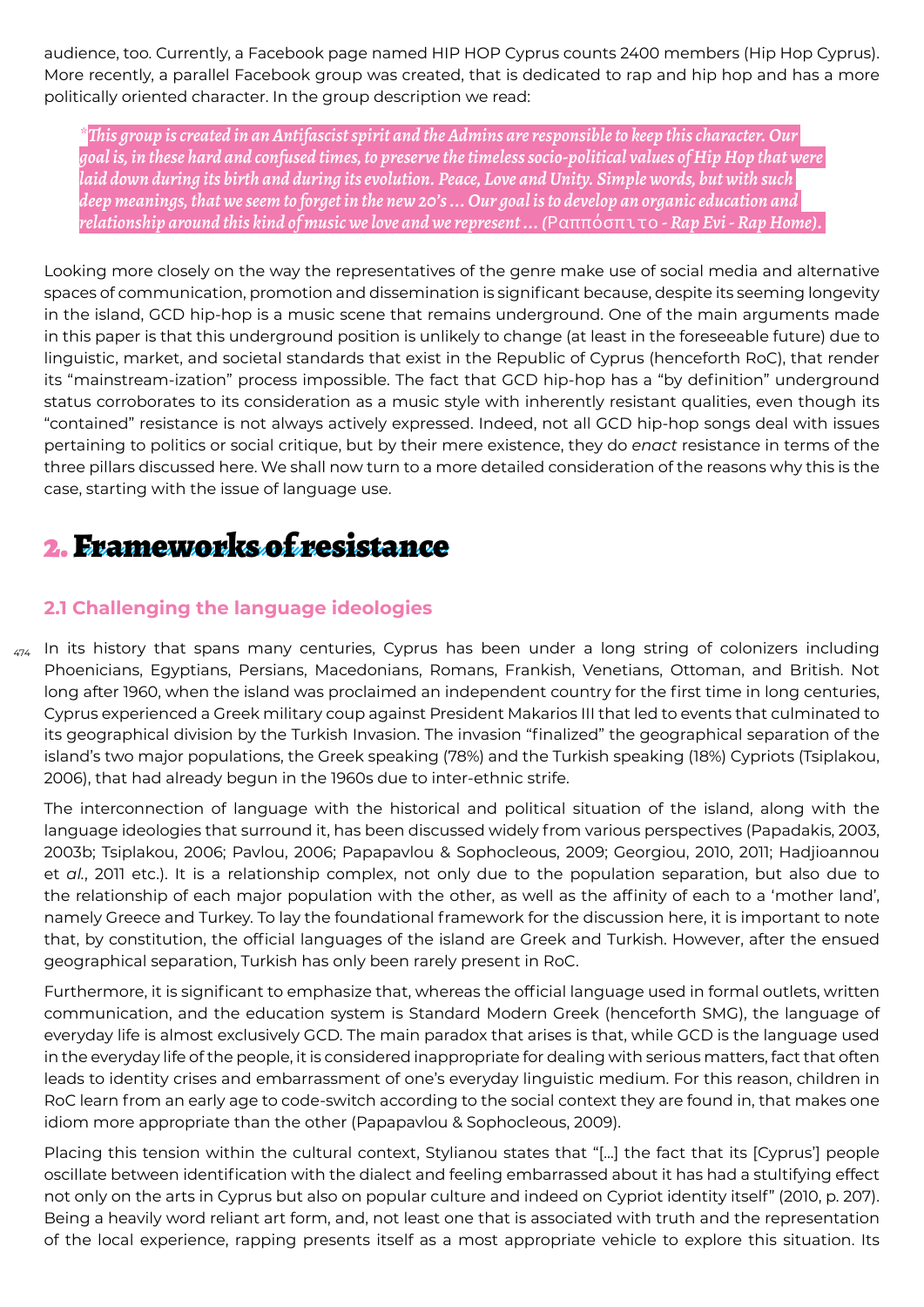presence in GCD hip-hop, where the everyday vernacular of the people is combined with an international musical idiom, raises social and political issues, even without uttering them. As Hajimichael puts it,

*\*for those who see beyond the cliché of just wanting to sound like a "peasant" in order to gain some laughs, their [the GCD rappers'] choice is deliberately political and can be seen as a form of resistance to a formal language establishment (school, colleges, universities, media) which is dominant and oppressive to Cypriot identity and expression (2014, p. 51)*

Extending on that, one can see GCD hip-hop as a creative outlet that, through making use of the everyday vernacular in the public domain, challenges the evaluation judgements and ideologies attached to the linguistic variation itself.

In his chapter, Stylianou (2010) explores the different linguistic approaches of local hip-hop representatives in terms of lyric-writing, and makes specific mention on their different points of view as to what language they choose to use for speaking their truth. Most of the rappers interviewed, whether using GCD, SMG or English in their songs, refer to their preferred language in ideological and market potential terms, reflecting on the general linguistic situation in Cyprus. That this tension unfolds around hip-hop is most appropriate. Writes, Stylianou (2010):

*\*Hip hop presents a rare instance where Cypriot artists are forced to confront Cyprus's language situation head on in a way that many other arts or genres of music do not require. Hip hop demands honest and uncontrived expression and this is, I think, where the conflict lies in Cypriot rap. (2010, p. 207)*

The situation is, of course, more complex than the space and time allow to explore here. Nonetheless, the main argument of this paper, that the usage of GCD lyrics in hip-hop songs created in Cyprus is an act of resistance (even if not necessarily a conscious one), can further be strengthened by the position of this music style in the music market, itself a product and a mediator of the ideologies extant in the island, linguistic and more.

#### **2.2 Defying the market**

The music sphere of RoC is flooded with songs in Greek and English. This is true not only in terms of the music that is promoted and broadcasted by the official media, but also of the music that is created by the local musicians themselves. Although a closer look at the musical output of the country shows an increased use of GCD in genres of popular music such as hip hop, metal, and world music, most local music production features lyrics in SMG and, when it comes to underground currents, in English. This can be attributed to the association of GCD with lack of refinement and sense of inferiority, as well as its earlier connections with parody and comedy, that make it harder for cultural outputs in the dialect to be taken seriously (for more detailed discussions see Georgiou, 2010 and Hadjioannou et *al*., 2011). Such tendencies not only contribute to rendering GCD an implausible linguistic element for lyric writing, but also to making its usage in songs an element that musicians and audiences alike are not accustomed to. In this framework, one can see how GCD hip-hop's minimum market potential becomes one of the factors that make it a music style that is "by default" defiant. A closer look at the landscape of RoC music market and industry will help us shed more light on this side of the argument.

It is widely accepted that RoC lacks a local music industry (Skoutella, 2011) and that "the closest thing to a record label, All Records, was more accurately a distribution company that dabbled in home-grown releases from time to time," (Stylianou, 2010, p. 203). At the same time, the Greek-Cypriot media have, to their largest extent, been historically dependent on their Greek equivalent (Skoutella, 2011). These dynamics have led to a perennial "migration" of Greek-Cypriot artists to Greece in search of a career that would be "panhellenic", a trend of which the start Hajimichael places chronologically in the 1970s and which is evident to the day (Hajimichael, 2016). In the face of that, it can be understood that the resurgence of an underground prolificness in terms of local music production (regardless of language) bypasses what has been seen as the expected route for "making it in the music industry" and predisposes the possibility for the creation of what can be considered a local popular music heritage (for a discussion of the notion, see Brandellero & Jansen, 2014). The underground local creations cover many and diverse music genres, use mainly SMG and English in their lyrics, and are promoted to wider audiences through various online platforms and social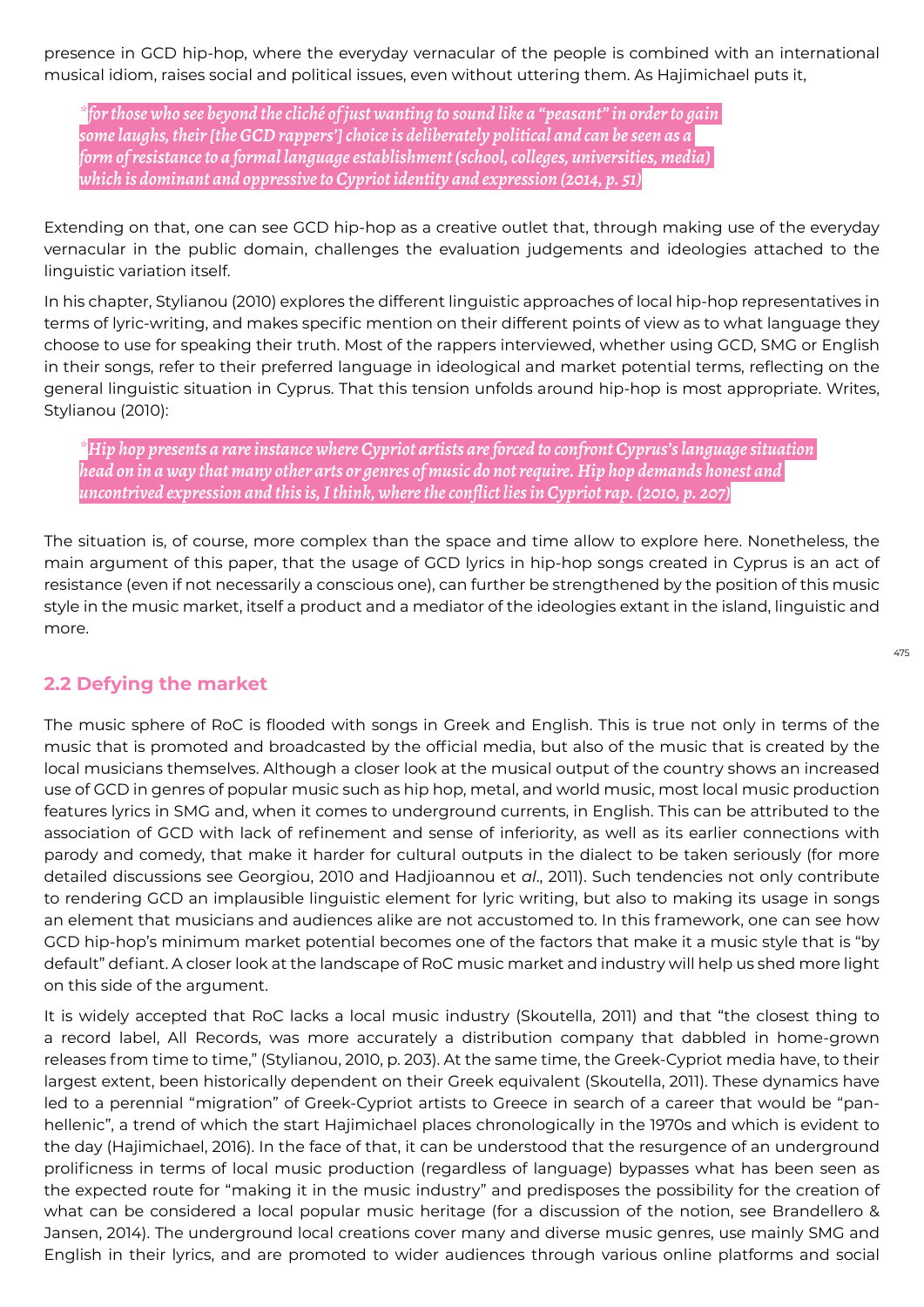media. Nevertheless, GCD hip-hop continues to exhibit a lack of market potential, even with the possibilities provided by the current dissemination channels.

A closer look at the situation might be illuminating. The population of the area of Cyprus that is controlled by RoC and which largely represents the Greek-speaking segment, was estimated at the end of 2019 as 888,000 (Cyprus Statistics). Furthermore, due to a significant number of expats, Greek-Cypriot speaking communities also exist abroad in countries like England, Africa, Australia, etc. In fact, it has been suggested that the number of Greek-speaking Cypriots who live abroad is equal to the ones who live in the island itself (Britanica). To understand the limited market potential scope of GCD rappers (although a matter that could benefit from some substantive quantitative and qualitative investigation) one has to consider that, of the less than two million Greek-Cypriot speakers of every age, background, and musical taste that live around the world, the ones inclined to hip-hop in general are unlikely to be a majority, and of those, it is more likely that only a few would be open to hip-hop in Greek-Cypriot dialect, due to the reasons discussed above.

Nonetheless, the scene of GCD hip-hop appears to be alive, robust, and actively growing to the day. If one considers how unlikely it is for the representatives of the genre to be making a living from their art (or, from their rap), one can claim that the fact alone that they are putting in the effort and taking up the expenses of equipment and production despite having almost no outlets for their work, is a sign of defiance – a sneer at the ideas of profit and commercialization that define the system as we know it, and to which the society of RoC is anything but immune.

This is another indication of how "keeping it real" in this way is an enactment of resistance, even in its least politically vocal form. To put it crudely, it seems that GCD popular music in general "does not sell" (at least yet) and neither does GCD hip-hop. The fact that the mainstream channels that promote and broadcast music in RoC, due to various reasons that space does not allow us to expound on here, do not seem eager to feature it at all, does not help in its popularization, leaving it reliant on the underground channels itself has created. It should not come as a surprise, therefore, that after almost 30 years of existence in the country, GCD hip-hop still sounds "foreign" to local ears.

#### 476 **2.3 Provoking the society**

To say that hip hop in GCD sounds "foreign" to local ears presents a certain kind of ironic paradox, considering that the dialect is the language used in the everyday communication of the Greek-speaking Cypriots. Nonetheless, it is a true statement, due to the position that GCD had and still has in the official public sphere, including the official music sphere.

This is what creates the ground for discussion of this music style from the perspective taken here. Language and society are closely intertwined, and how a linguistic idiom is conceived in certain contexts assigns its usage in these contexts a significance that might had not been the immediate purpose of the user. Similarly, with language, institutions (including economy, media, and the cultural industries) are significant elements of a society. It can be therefore suggested that any creative product that challenges these elements, is by extension challenging the societal norms at large, albeit not necessarily in a volitional or explicit way. What we are rather looking at here is a social provocation that does not come as an active form of resistance (although some of it does), but as a creative exploration of different aspects of membership in the society; as a re-negotiation of GCD rappers' relationship with the language and the materialistic ideals that characterize the modern Western societies, including Cyprus.

The persistence of GCD hip-hop practitioners to use the dialect in their lyrics can be seen more as a statement concerning the legitimacy of the dialect and less as a rejection of SMG as the language of the official public sphere. After all, there are cases of artists that are switching between the two idioms, whereas various collaborations between rappers that use different language for their lyrics is not uncommon.

Hip-hop as a genre has been associated with the representation of local experience, a significant characteristic for its "keepin' it real" ethos. It is also connected to "the articulation of a collective local identity rendered in local language" (Jin, 2014, p. 281). Due to the immediacy of using the everyday vernacular, GCD hip-hop presents and expresses the particularities of the Greek-Cypriot experience, and it does so by creating an alternative public sphere based on the everyday language of communication of the people, combined with the affective medium of music. As Pennycook writes, "The language choices hip-hop artists make are similarly about viewing themselves as social agents who force the public to be more inclusive about what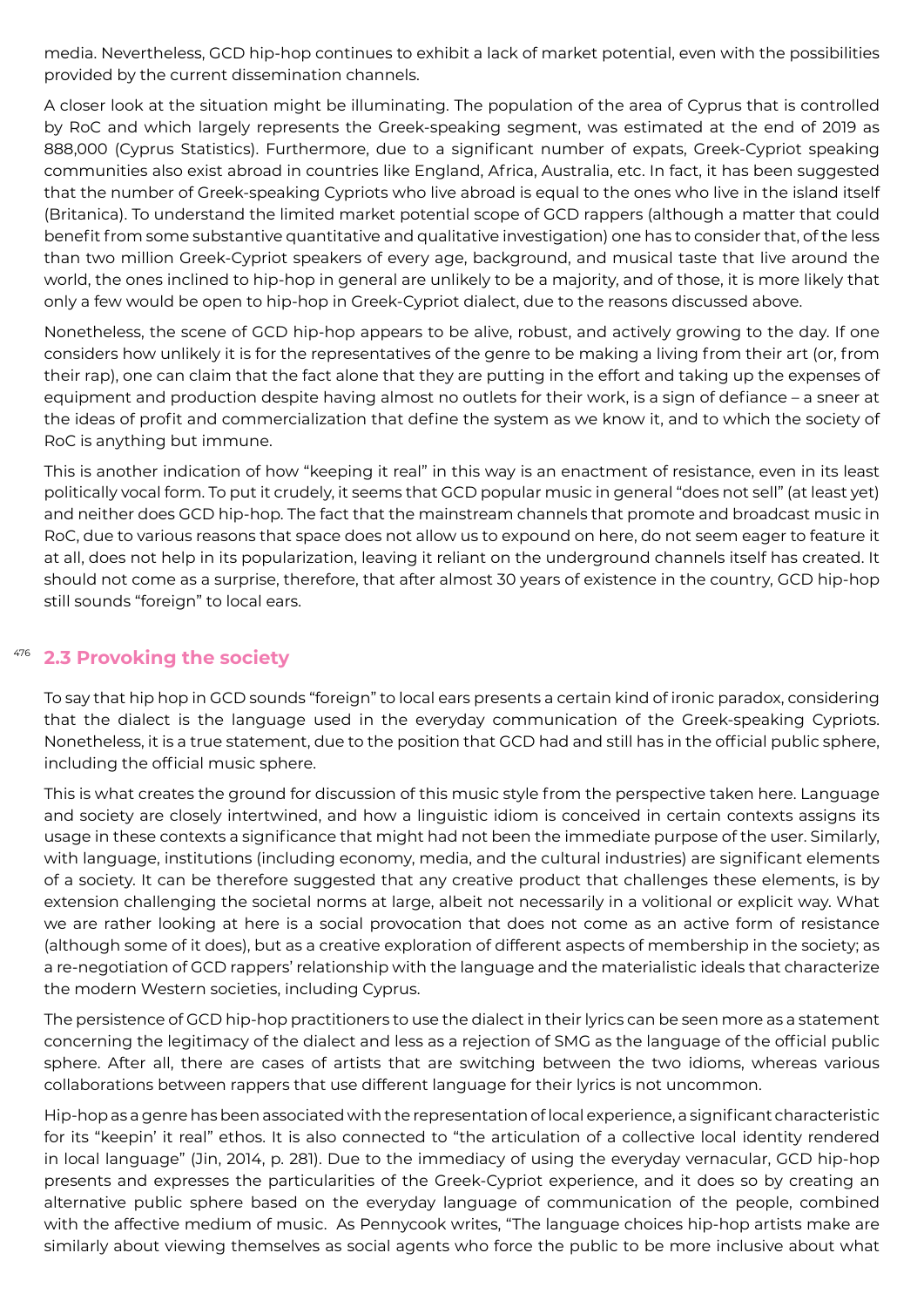constitutes legitimate perspectives on language" (Pennycook, 2007, p. 113). In any linguistic communication, it is not only the semantic meaning of the words that is taken into account, but the linguistic idiom in which it is expressed. How the linguistic formation itself is perceived, entails evaluation judgments and ideologies, and adds another layer of interpretation.

Ultimately, since hip-hop is the music genre that is mostly connected with the notion of truthful expression, it is only reasonable that rappers would be more confident in "speaking their truth" in the linguistic idiom that accompanies their everyday life. That, in the case of GCD hip-hop, this choice also constitutes an "inward turn", which defies a wider local, as well as global, market, is also important, since both these parameters raise issues pertinent to authenticity and truthfulness, in terms of the music genre in general, as well as in terms of the artists' experience.

With its "keepin' it real" ideology, and its association with truthfulness and local experience, GCD hip-hop reflects a *particularity* of Greek-Cypriot experience that has not as of yet been given the "mic". Absent but for rare occasions from the "official" popular music sphere of the island, GCD hip-hop presents itself as a "slap on the face" of what have perennially been considered the appropriate languages for popular music-making in RoC – that is, SMG and English. That this fact constitutes the genre anti-commercial by nature is also a slap on the face of the consumeristic and profit-driven society that RoC is.

To put it in a different way, by communicating their thoughts in the everyday vernacular of the people, GCD hip-hoppers are displaying resistance to the norms of songwriting, to the norms of appropriate language for the public sphere, and to the norms that want popular music to be a commercial product.

## 3. Discussion

As it has been discussed in the beginning, the language situation in Cyprus, and by extension, the language ideologies extant in the island, is closely linked to the political situation, the historical narratives, the relationship between the two major communities of the island, and a continuous will on the part of Greek Cypriots to remain closely attached to Greece (Ioannidou & Sophocleous 2010, Hadjioannou et *al.* 2011). The near omnipresence of SMG in formal communication at all levels, including education, press and media, government courts etc., creates spaces from where GCD is, but in few instances, excluded. And it is the obvious "absence" of GCD in these areas that makes the disruption caused by its presence even more visible. This has been proven recently with the protests of "Ως Δαμέ" (literally "up to here" in Greek-Cypriot dialect), who chose to use the dialect as their main linguistic idiom, both for their name, as well as for the expression of the majority of their positions. Interestingly enough, one of the most vocal responses the protest group received had to do with the name itself, due to its "incorrect" spelling. Ironically, with the GCD not having been codified and not being taught at schools, one could say that the accusations of misspelling had been unjust. Nonetheless, this has been another instance in which GCD has been brought to the public sphere, opening dialogues for re-consideration of its position in the country ("Ως δαμέ", 2021). That during the protests of "Ως δαμέ", performances of GCD hip-hop had taken place, and more specifically from one of the most popular local rappers, JUΛI0, who is politically outspoken in his songs and his lifestyle, is no coincidence.<sup>2</sup> That important part of what he raps about has to do with the profit-driven politics of the ones "in charge", and how this affects the people of Cyprus, is no coincidence either. He says:

477

- *\*"Golden-green washing machine*
- *\*for that passport*
- *\*some suffer*

*\*some have made their stakes golden*

 $\overline{a}$ *nd claim they became poore* 

Rather, it is a fact that brings together everything that has been discussed above, albeit doing it in the most

**3.** Original in GCD: "Χρυσοπράσινο πλυντήριο/για τζείν' το διαβατήριο/άλλοι περνούν μαρτύριο/άλλοι εχρυσώσαν τα παλλούτζια τους/τζαι λεν μας φτωσιυνίσκουν."

**<sup>2.</sup>** One can watch JUΛIO performing his song "Το Θηρίον" ("The Beast") outside the presidential residence on 27 March 2021 on Ως δαμέ Facebook page (posted on April 4, 2021). Retrieved from https://fb.watch/v/1zw9iQHg7/